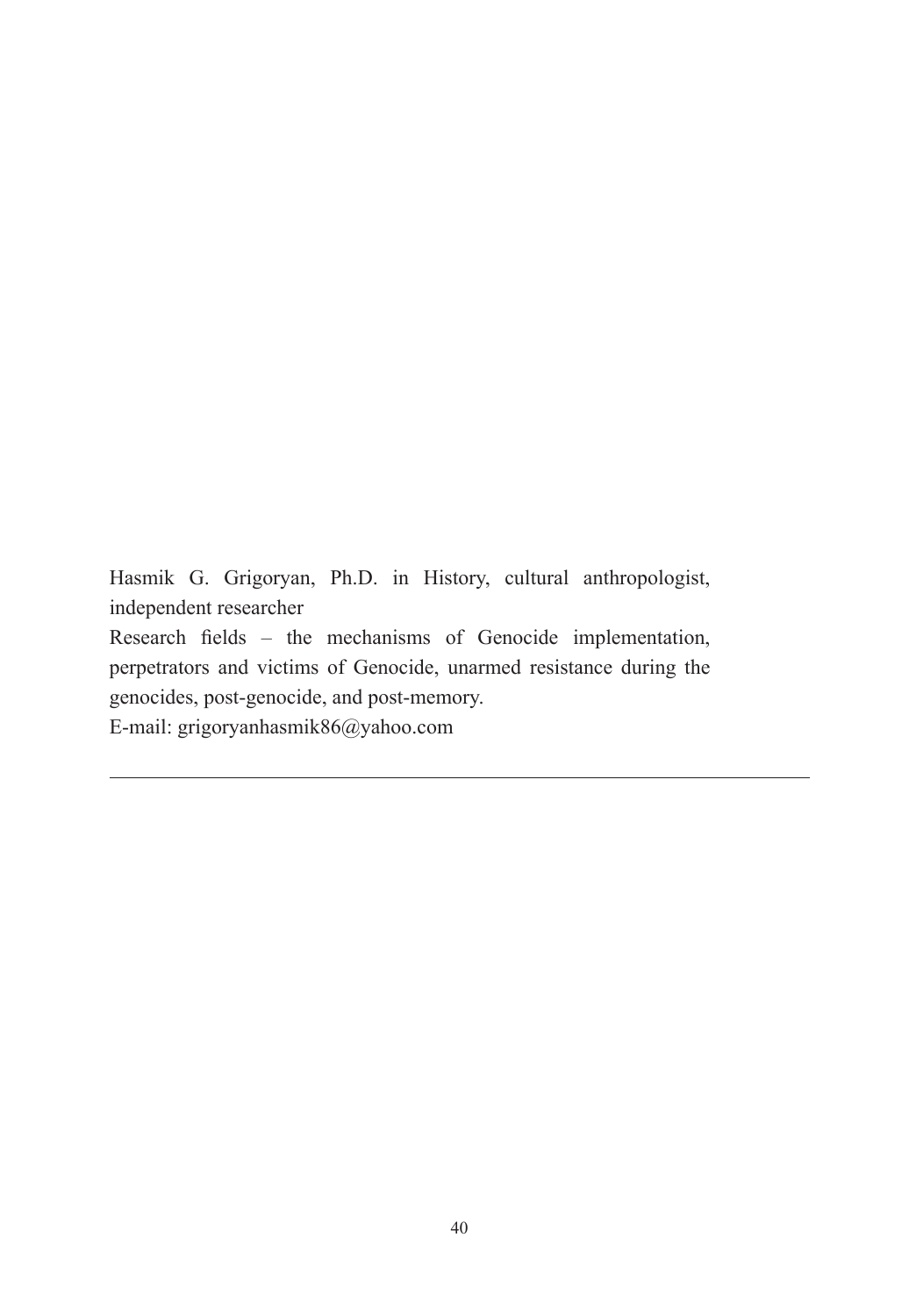# **FOOD PROCUREMENT METHODS DURING THE ARMENIAN GENOCIDE AS EXPRESSIONS OF "UNARMED RESISTANCE": CHILDREN'S EXPERIENCES**

*Hasmik G. Grigoryan* 

# **Abstract**

The main objective of the article is to discuss whether food procurement methods during the Armenian Genocide could be considered as unarmed resistance. For this purpose, the first part of the article touched upon some scientific questions and the formation of the concept of unarmed resistance in the context of the Holocaust.

Such scientific interest was inspired by the fact that though there had been instances of armed resistance during the Armenian Genocide, fights in self-defense, including those with victorious outcomes, as in Van, nonetheless there existed an opinion that the Armenians were to be blamed, to some extent, to have been "slaughtered like sheep," i.e. without resistance. For that very reason, the purpose of this article was to offer a scholarly assessment of the concept of "resistance" by suggesting its subcategories as subjects for separate research. Indeed, it is impossible to cover all the viewpoints on the problem and all the forms of resistance within one article; however, this article was an attempt to formulate new queries.

In the second section of the article, an attempt is made to group food procurement methods during the Armenian Genocide and consider them in the context of the concept of unarmed resistance. Special attention is paid to the experiences of children, trying also to identify the types of activities that the social groups were involved in and the extent of involvement. Food acquisition methods that were part of the daily life during the Armenian Genocide are discussed as expressions of conscious and unconscious struggle against the genocidal policy of condemning people to starvation.

The article is based on published memoires and oral histories of the Armenian Genocide survivors.<sup>1</sup> Although food procurement methods were diverse, the article offers the most common forms: *feeding on wild grass, collecting fruits, berries, and nuts, begging*, often referred to by the survivors as life and death struggle.

**Keywords***:* Armenian Genocide, Holocaust, children, unarmed resistance, food, memoirs, oral histories.

The article was submitted on 23.08.2021 and accepted for publication on 08.10.2021.

This is an extended version of the author's article published in Armenian.

**How to Cite:** Hasmik Grigoryan, "Food Procurement Methods during the Armenian Genocide as Expressions of "Unarmed Resistance": Children's Experiences," *International Journal of Armenian Genocide Studies* 6, no. 2 (2021): 41-52.

<sup>1</sup> Predominantly the Oral History Project materials were used in the article, which were collected since 1978. For more details about the Project at https://umdearborn.edu/casl/centers-institutes/center-armenian-research/ armenian-assembly-oral-history-project, accessed 04.04.2019.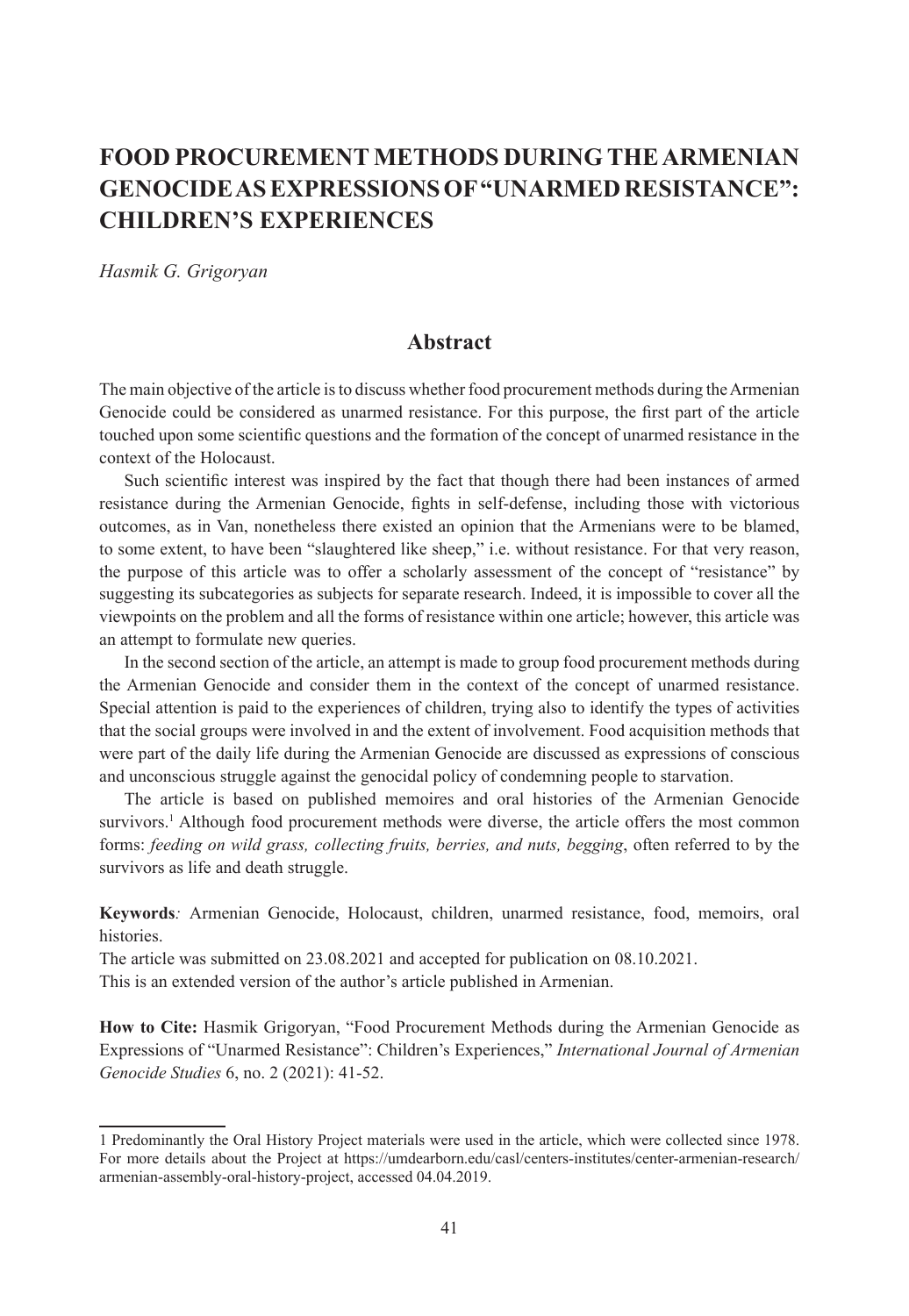*International Journal of Armenian Genocide Studies: Volume 6, No. 2, 2021* https://doi.org/10.51442/ijags.0022

## **Unarmed Resistance: Some Scientific Queries**

*Bread in my mind is associated with the contentment of being sated and the anguish of hunger. One centuries-long black summer my people and I were made destitute, starving. From that day on bread has been sacred to me, and my love for it comes close to veneration.*<sup>2</sup>

**Aram Haigaz (Chekemean),**

Survivor of the Armenian Genocide

The Jewish resistance with its diverse manifestations has been actively elucidated for more than half a century both in the historiography of the Holocaust as well as in public discourse.<sup>3</sup> Whereas in the context of the Armenian Genocide the issue of *unarmed resistance* has been hardly studied.<sup>4</sup> That is why, before moving to the main topic and considering food procurement methods during the Armenian Genocide as unarmed resistance let us briefly discuss some methodological issues based on the Jewish experience.

Holocaust historian Dan Michman wrote that the issue of resistance to the Nazis by the Jews and non-Jews came to the forefront of scientific and public attention still during WWII, as underground movements received a strong emotional and moral response. This interest particularly grew in European countries liberated immediately after the fall of Nazi Germany. In late 1960's the semantic scope of the term "resistance" had already expanded in Holocaust historiography, and a new concept was formed called "Kiddush Hahayim" ("the sanctification of God's Name").<sup>5</sup> Two Herbrew terms started to circulate in academic

4 Professor at Columbia University, USA, Khatchig Mouradian is studying the topic of unarmed resistance in the context of the Armenian Genocide. See Khatchig Mouradian, *The Resistance Network: The Armenian Genocide and Humanitarianism in Ottoman Syria, 1915-1918* (Michigan: Michigan State University Press, 2021); "The Meskeneh Concentration Camp, 1915-1917: A Case Study of Power, Collaboration, and Humanitarian Resistance During the Armenian Genocide," *Journal of the Society for Armenian Studies* 24 (2015): 44-55; "Genocide and Humanitarian Resistance in Ottoman Syria, 1915-1916," *Études Arméniennes Contemporaines* 7 (2016): 87-103, https://doi.org/10.4000/eac.1023; "The Role of Armenian Women During the Genocide," filmed 04 April 2017 at YouTube, AGBU, video, 08:06, https://www.youtube.com/watch?v=MHjPzHsf1j4, accessed 10.02.2019; "Not Like a Lamb to the Slauhgter: Humanitarian Resistance during the Armenian Genocide," filmed 11 February 2017 at YouTube, Program of Armenian Studies, video, 01:41:17, https://www.youtube.com/ watch?v=UPTztY-7LHc, accessed 10.02.2019. Still in 2011, the importance of studying the issue was touched upon also by ethnographer, chief researcher at the Institute of Archeology and Ethnography of the Academy of Sciences of Armenia Dr. Harutyun Marutyan, "Trauma and Identity: On Structural Particularities of Armenian Genocide and Jewish Holocaust," *International Journal of Armenian Genocide Studies* 1, no.1 (2014): 53-69.

5 For detailed comments on the term see Rabbi Aaron Rakeffet, "The 'Kedoshim' Status of the Holocaust

<sup>2</sup> Aram Haigaz, *Չորս տարի Քիւրտիստանի լեռներուն մէջ* [Four Years in the Mountains of Kurdistan] (Lebanon, Printing House of the Armenian Catholicosate of the Great House of Cilicia, 1972), 282.

<sup>3</sup> For literature dedicated to the Jewish resistance see: *Jewish Resistance, A Working Bibliography* (Washington: Center for Advanced Holocaust Studies, USHMM, 2003). The first exhibits of the monument/museum in memory of the Holocaust victims built in 1957 in Israel presented the Jewish resistance in the Warsaw ghetto, uprisings in Sobibor and Treblinka extermination camps and the struggle of the survivors to get to Israel. Ten years later, in the spring of 1968, the first scientific gathering at the institute was also dedicated to the topic of resistance of the Jews. For the collection of the reports see *Jewish Resistance during the Holocaust: Proceeding of the Conference on Manifestations of Jewish Resistance, Jerusalem, April 7-11, 1968,* ed. Grubsztein Meir (Jerusalem: Yad Vashem, 1971).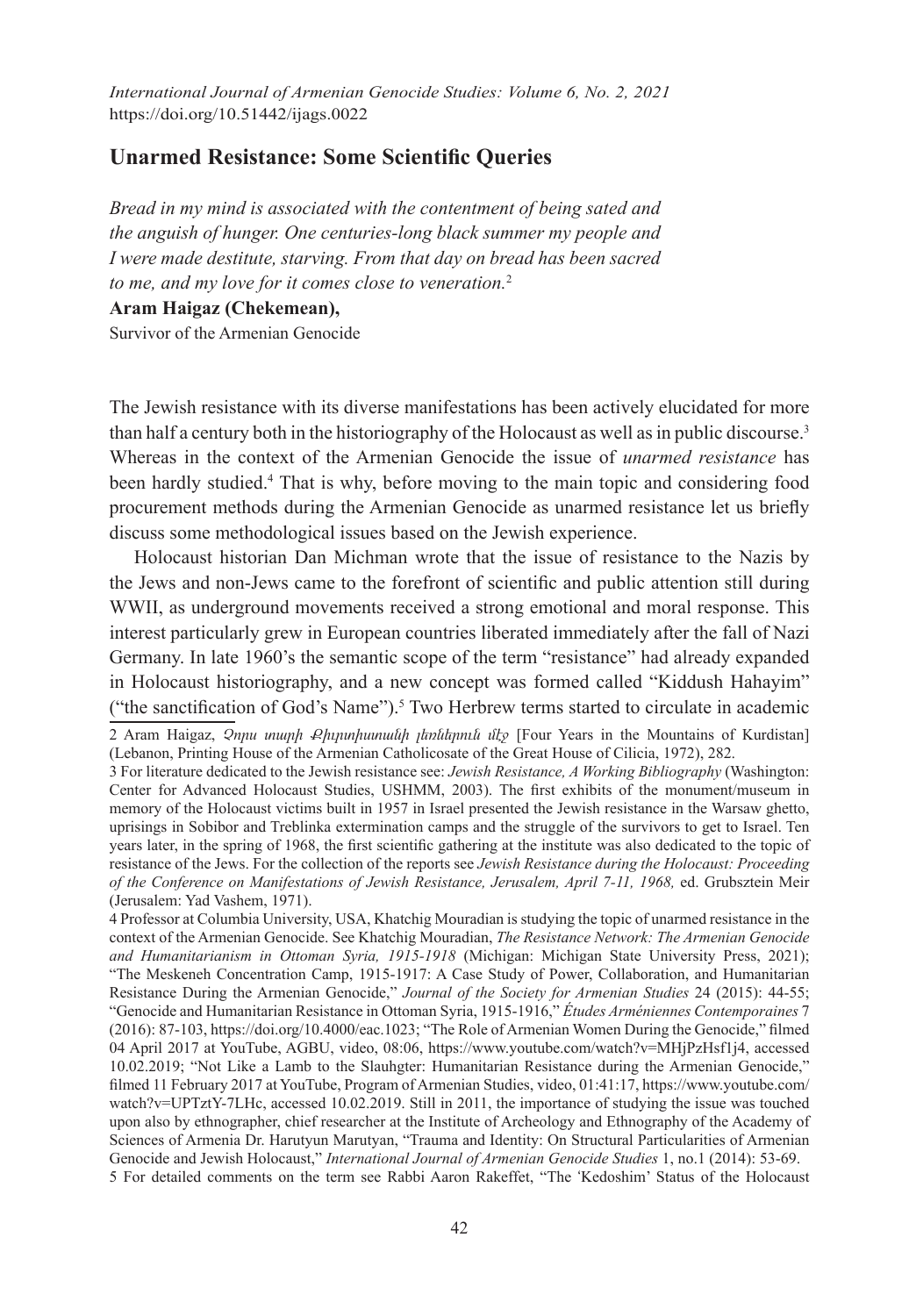literature: "Amidah" (הדימעה תליפת) and "Hitnagdut" (תוּדּ. גַנְתְהָ, The first covered all the aspects of resistance, including armed resistance - Hitnagdut.6

So, what called forth the semantic expansion of "resistance"? Generally, in the historiography of the Holocaust, the following key queries had been circulating: Was the history of the Holocaust only about violence, annihilation, and suffering, was there no spirit of heroism during the Holocaust, or did everyone go to die "like sheep to the slaughter" (ןאצכ חבטל ?(What should be described as resistance in general, what did people resist and how?

After the Armenian Genocide and Jewish Holocaust both the Armenians and the Jews had developed the stereotype that people were "slaughtered like sheep," without resistance. Although in the case of the Jews, this expression was considered as "old-testamentary" and had a long story,<sup>7</sup> the historiography of Holocaust had been tackling Vilna ghetto underground fighter Abba Kovner's appeal.<sup>8</sup> On 1 January 1942 Kovner announced: "We will not be led like sheep to slaughter. True we are weak and helpless, but the only response to the murders is revolt. Brethren, it is better to die fighting like free men than to live at the mercy of the murderers. Arise, Arise with last breath. Take Courage!"<sup>9</sup>

During one of his interviews Holocaust historiographer Yehuda Bauer noted: "…by using that metaphor, he tried to cause a rebellion against the very use of that term."10 According to Y. Bauer, the using of the phrase after the Holocaust differed greatly, as it had acquired an accusatory content.11 A facilitating circumstance to the latter was that in 1960's some Jewish intellectuals, including Raul Hilberg and Hannah Arendt suggested the approach, according to which, the Jews were partially to blame for their extermination, as they did not resist. Raul Hilberg noted that the Jews did not have any plans for fighting: neither by taking up arms, nor even by choosing psychological warfare tactics,<sup>12</sup> while in Hannah Arendt's assessment the behavior of the Jews during the Holocaust was more obedient than heroic.<sup>13</sup>

Victims," *Hirhurim Musings Torah Journal* 7 (2010): 185-198.

<sup>6</sup> Dan Michman, *Историография катастрофы. Еврейский взгляд: Концептуализация, терминология, подходы и фундаментальные вопросы* [Holocaust Historiography: A Jewish Perspective: Conceptualizations, Terminology, Approaches and Fundamental Issues]*,* trans. M. Guba et all. (Dnepropetrovsk: Central Ukrainian Foundation for the History of the Holocaust "Tkuma," 2005), 242.

<sup>7</sup>Reference has been made to the Psalms and Isaiah's prophecy: "Yea, for thy sake are we killed all day long; we are counted as sheep for the slaughter." (Psalm 44:22) and "He was oppressed, and he was afflicted, yet he opened not his mouth; like a lamb that is led to the slaughter, and like a sheep that before its shearers is silent, so he opened not his mouth." (Isaiah 53:7). See *Աստուածաշունչ մատեան Հին եւ Նոր Կտակարանների* [The Holy Bible] (Yerevan: Bible League International, 2010).

<sup>8</sup> For details, see Yael Feldman, "Not as Sheep Led to Slaughter?" *Jewish Social Studies* 19, no. 3 (2013): 139- 169.

<sup>9</sup> Richard Middleton-Kaplan, "The Myth of Jewish Passivity," in *Jewish Resistance against the Nazis,* ed. Patrick Henry (Washington: The Catholic University of America Press, 2014), 6.

<sup>10</sup> Amos Goldberg, "Like Sheep to the Slaughter?" Excerpt from Interview with Yehuda Bauer, Director of the International Center for Holocaust Studies of Yad Vashem, 18 January 1998, Yad Vashem, Jerusalem, at http:// www.yadvashem.org/odot\_pdf/Microsoft%20Word%20-%203667.pdf, accessed 23.07.2017.

<sup>11</sup> Ibid, 1-2.

<sup>12</sup> Raul Hilberg, *The Destruction of the European Jews,* vol. 3 (New Haven and London: Yale University Press, 2003), 1104.

<sup>13</sup> Hannah Arendt, *Eichmann in Jerusalem. A Report on the Banality of Evil* (New York: Viking Press, 1964), 11.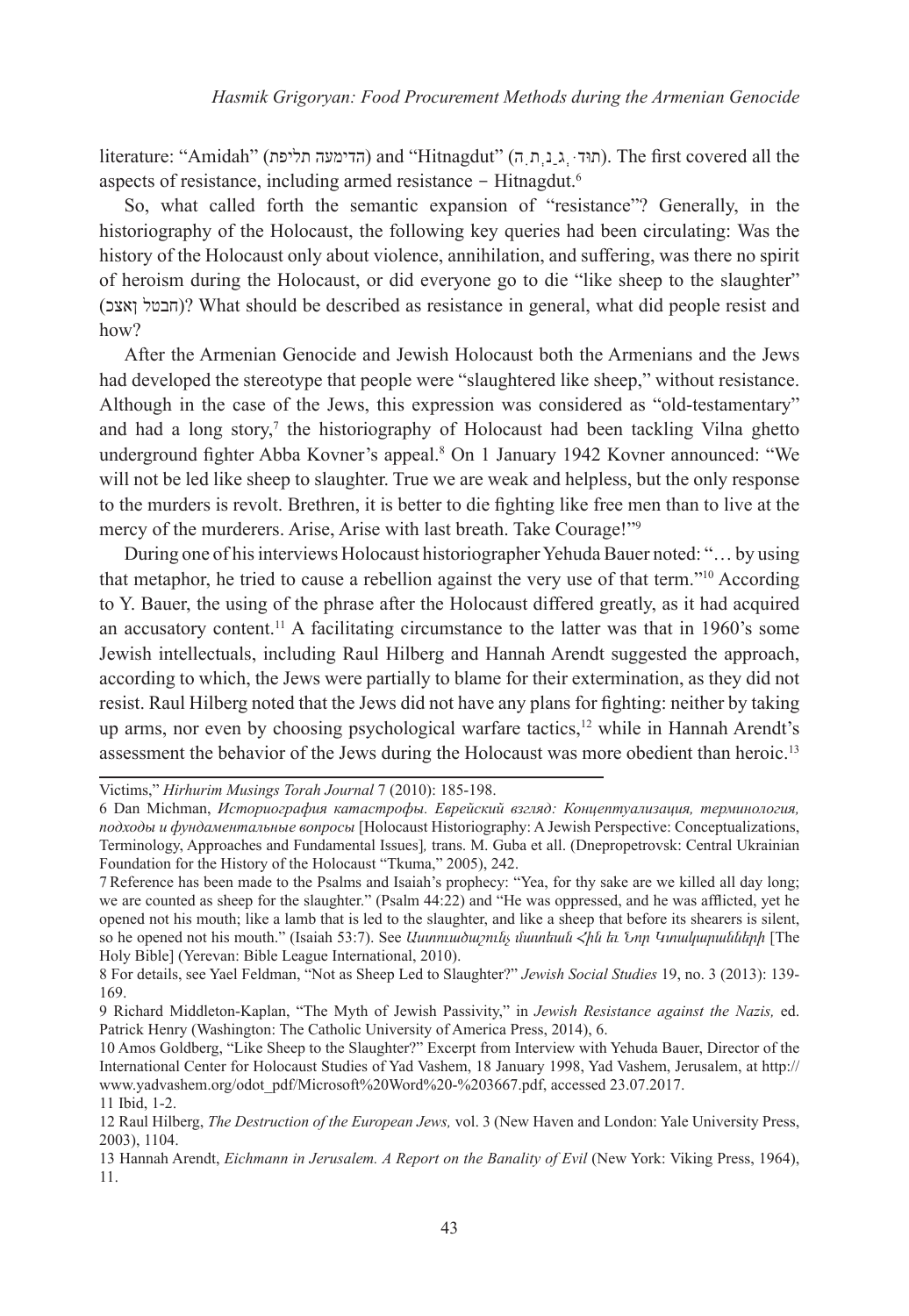Although there have been many publications to date dedicated to the Jewish resistance that criticize the "myth of passivity" of the Jews during the Holocaust, nevertheless it still persists in popular thinking and is frequently circulated in the media.14 The stereotype of passivity of the Jews and "being slaughtered like sheep" left a deep imprint not only on the survivors, but also on the post-war Jewish community, developing perceptions of incapacity, passivity, obedience and lack of courage.15

It is due to fighting the very stereotype that the term "resistance" expanded semantically to include the armed and unarmed forms of resistance formulated as the "Jewish response to the Holocaust." The process was greatly facilitated by the fact that the studies centered on everyday life of the Jews and simple, routine actions of people.

Various formulations of unarmed resistance emerged in European historiography, some of which pointed out certain actions like falsifying documents, supporting the family members of the arrested, hiding the evaders of compulsory labor, etc. In Dutch literature such actions are primarily known as "nonviolent self-defense" (geweldloze verdediging), in French literature as "benevolent resistance activities" (activites caritatives), "cultural resistance" (resistance culturelle), in Danish literature and that of other countries as "passive resistance" and "symbolic resistance,"<sup>16</sup> there are also "spiritual resistance" and/or "moral resistance" expressions covering spiritual and cultural activities.<sup>17</sup>

In the context of the Armenian Genocide, the image of a "defenseless victim" was created in mid 1950s by the Soviet leadership. Harutyun Marutyan writes about the policy of the Soviet Union in this period: "In fact, the Soviet leadership, particularly from the second half of the 1950s, did not so much forbid discussion of the Genocide, as it did foster the retention of memories in which Armenians were exclusively presented as innocent victims who had lost the greater part of their historical homeland and therefore needed sympathy."<sup>18</sup> According to the author, the situation started to change since the 50th anniversary<sup>19</sup> of

<sup>14</sup> Patrick Henry, "Introduction," in *Jewish Resistance against the Nazis,* ed. Patrick Henry (Washington: The Catholic University of America Press, 2014), xiii.

<sup>15</sup> Feldman, "Not as Sheep," 143.

<sup>16</sup> Michman, *Holocaust Historiography,* 248.

<sup>17 &</sup>quot;Moral and Spiritual Resisitance," at https://www.holocaust.com.au/resources/moral-and-spiritualresistance/, accessed 10.02.2019; "Spiritual Resistance in the Ghettos," at https://encyclopedia.ushmm.org/ content/en/article/spiritual-resistance-in-the-ghettos, accessed 10.02.2019; For more details about spiritual resistance see *Spiritual Resistance: Art from Concentration Camps, 1940-1945*, ed. Miriam Novitch (New York: Union of American Hebrew Congregations, 1981); Rachile Kostanian, *Spiritual Resistance in the Vilna Ghetto* (Vilnius: Vilna Gaon Jewish State Museum, 2002); Joseph Rudavsky, *To Live With Hope, To Die With Dignity: Spiritual Resistance in the Ghettos and Camps* (Northvale, NJ: Jason Aronson, 1997).

<sup>18</sup> Marutyan, "Trauma and Identity," 59.

<sup>19</sup> In 1965 the Armenian people in Soviet Armenia and entire Diaspora universally commemorated the victims of the Armenian Genocide and celebrated the day of their remembrance. See "50th Anniversary of the Armenian Genocide 1965 USA," filmed 17 February 2017 at YouTube, Eboni Coursey, video, 16:20, https://www.youtube.com/ watch?v=laLB9yb3B64&fbclid=IwAR3x10Scr9v4EW7rWzKCrFi2Vh3DW8aCuyH1YrO3lrVfFT7sODfQY2xEoTw, accessed 05.11.2018; "Armenian Genocide 50th anniversary UN debate, 1965," filmed 31 October 2014, at YouTube, The Genocide Education Project, video, 18:12, https://www.youtube.com/ watch?v=h02U7pfMOfg&fbclid=IwAR2t2NC9I54JV1kAqwa\_cqlfbNq9X98OJijnXnKUCIulCxCHNzi05ww2lec, accessed 05.11.2018; Maike Lehmann, "Apricot Socialism: The National Past, the Soviet Project, and the Imagining of Community in Late Soviet Armenia," *Slavic Review* 74, no. 1 (2015): 10-31; Avag Harutyunyan, *Հայոց ցեղասպանության 50‑րդ տարելիցը և Երկրորդ հանրապետությունը* [50th Anniversary of the Armenian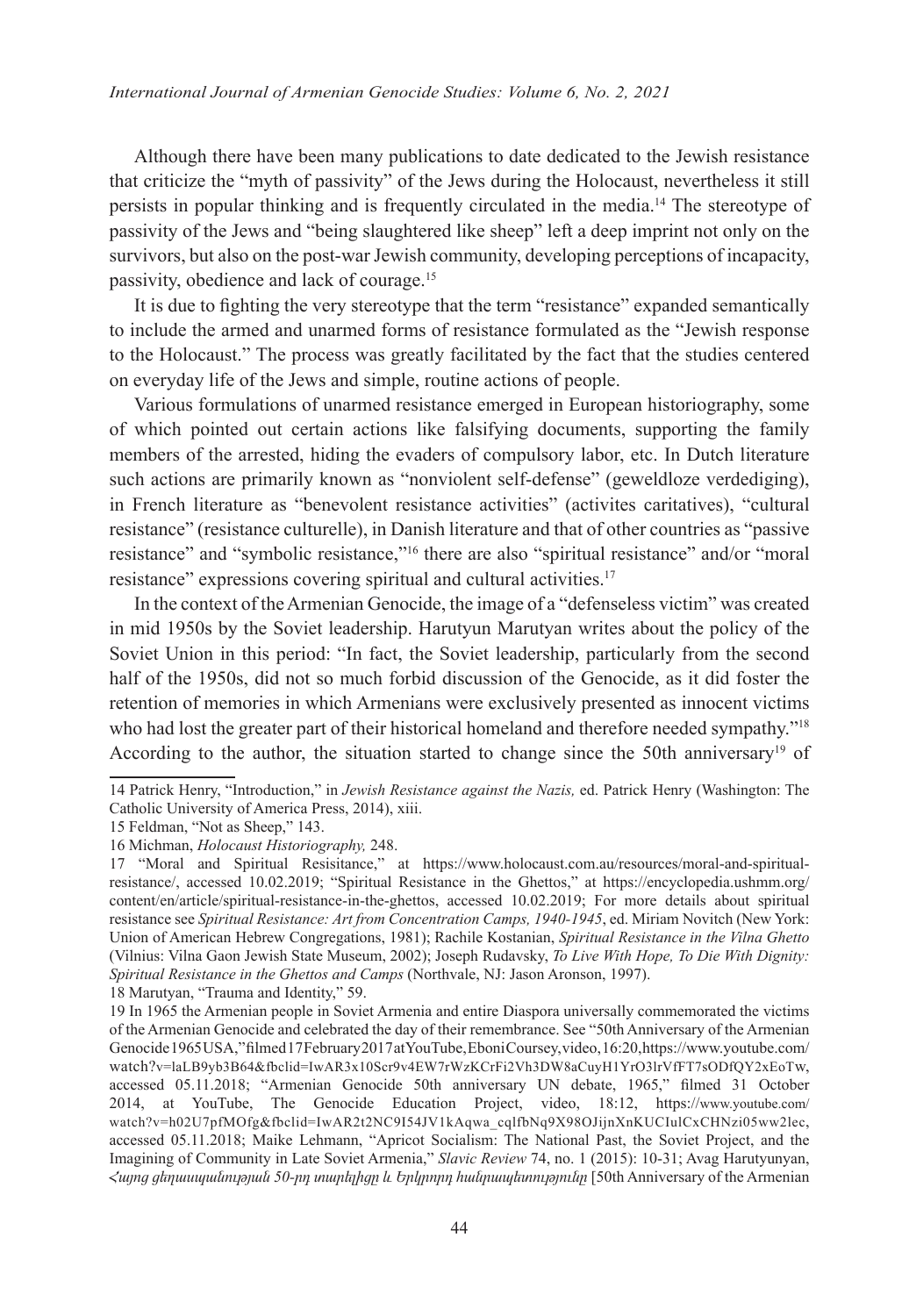commemoration of the Armenian Genocide, after the Karabagh Movement in 1988 and the victory in Karabagh War.20 Nevertheless, among some layers of the Armenian society, perhaps, mostly among the youth a belief has been shaped that *"enough has already been said concerning the genocide: it distorts the psychology of our children and youth, and contributes to increasing xenophobia, etc."*<sup>21</sup> According to the author, one of the factors shaping such thinking was that certain groups of the society held a perception that ostensibly *"the Armenians were slaughtered like sheep,"* almost without resistance.<sup>22</sup>

In reality, neither the Armenians, not the Jews putting in resistance ever felt themselves as defenseless victims. On the contrary, they preferred to take up arms and die with dignity. Accepting Bauer's viewpoint, we must note that in the context of the Armenian Genocide likewise armed self-defense seemed to be directed against that very perception. This is evidenced in particular by the fact that one of the heroes in the Austrian writer Franz Werfel's novel *The Forty Days of Musa Dagh*, a leader of the Musa Dagh self-defense, priest Aram Tomasian refused to die like a "defenseless sheep," deciding to fight to the death: *"I know how I mean to die − not like a defenseless sheep, not on the road to Deir ez-Zor, not in the filth of a concentration camp, not of hunger, and not of the stinking plague – no! I mean to die on the threshold of my own house, with a gun in my hand…."*23

The novel written on real facts became symbolic for the Zionist youth movement both in Palestine and in Europe, particularly in the ghettos.<sup>24</sup> The Holocaust historians considered that this perception was so widespread in the 1930s that when translating the book into Herbrew the author had translated the expression "defenseless sheep" into "not as a sheep led to slaughter."25 Jewish historian Yair Auron writes that the story of the defense of Musa Dagh was something like a parable, also a model and a source of inspiration for the members of the Jewish underground. They equated their fate to that of the Armenians. The author states: *"In both cases, the persecutor's purpose was the uprooting, the exile, and the physical annihilation of entire communities, and in both cases, resistance embodied the idea of an honorable death as a nation, or a chance to be saved as individuals."*<sup>26</sup>

Another instance of this was that back then the press wrote about the self-defense of the Armenians in Cilicia in 1915 (according to the source, likely in Zeytun): *"The massacre started also in the region of Cilicia. The couriers were able to reach Van. It was they, who hoisted up the flag of rebellion. This time they do not want to be slaughtered like sheep (the underline is the author's - H.G.). And that is the right decision. They are going to die as it comes, they might as well die fighting: it will do honor to them."*27 In May 1915, at the dinner held after the occupation of Van by the Russian Army and Armenian voluntary

Genocide and the Second Republic] (Yerevan, Noravank, 2015).

25 Feldman, "Not as Sheep," 158.

<sup>20</sup> For details, see Harutyun Marutyan, *Iconography of Armenian Identity.* Volume 1: The Memory of Genocide and Karabagh Movement (Yerevan: Gitut'yun, 2009).

<sup>21</sup> Marutyan, "Trauma and Identity," 58.

<sup>22</sup> Ibid., 58-59.

<sup>23</sup> Franz Werfel, *The Forty Days of Musa Dagh* ( New York, the Viking Press, 1934), 205.

<sup>24</sup> For details see Yair Auron, *The Banality of Indifference: Zionism and the Armenian Genocide* (New Brunswick and London: Transaction Publishers, 2000), 293-311.

<sup>26</sup> Auron, *The Banality of Indifference,* 309.

<sup>27 «</sup>Ապստամբութիւնը Կիլիկիոյ մէջ» [The Uprising in Cilicia], *Arev* (Alexandria), № 19, 21 June 1915, 3.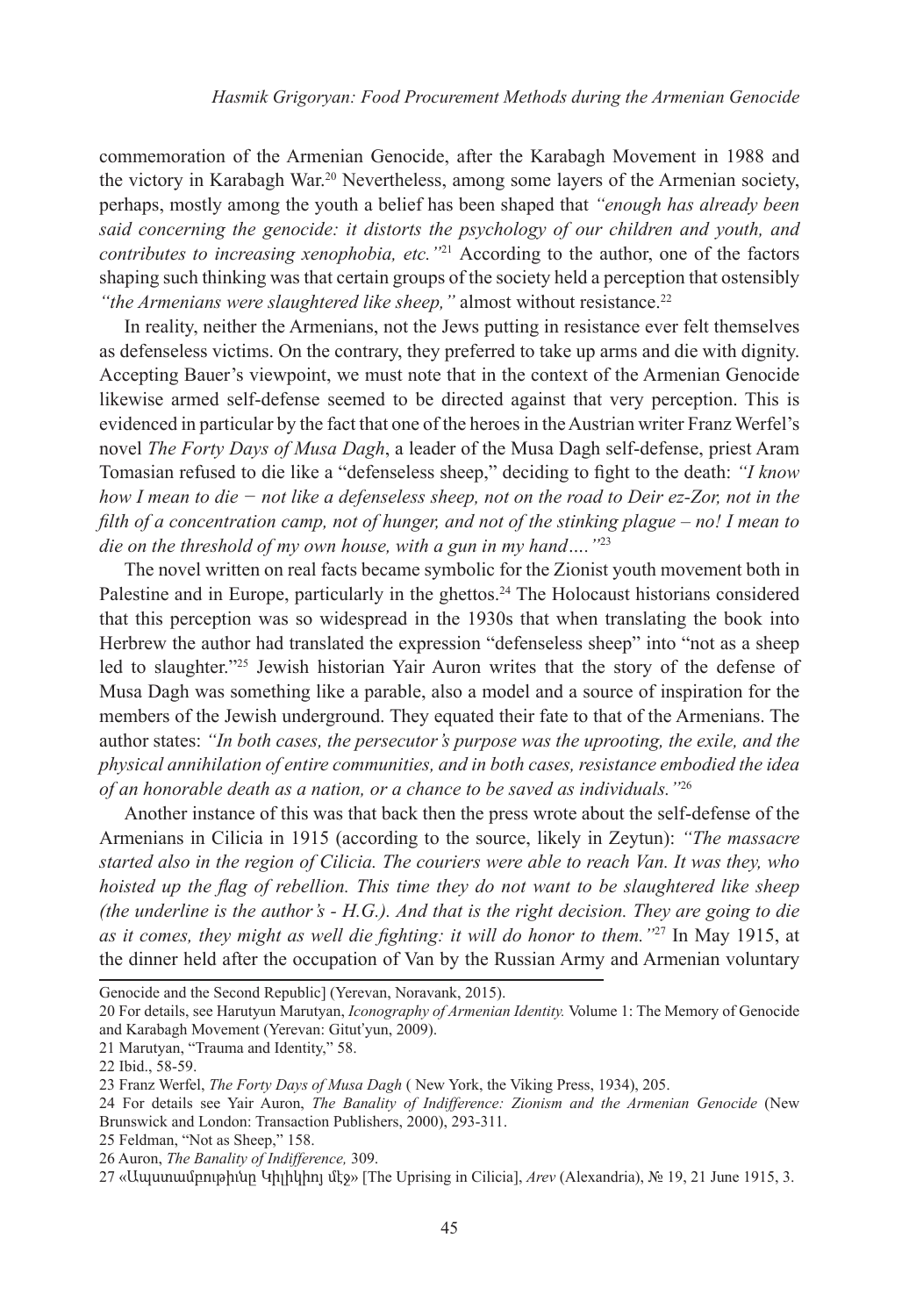groups, the leader of self-defense Aram Manukian addressed the Russian commander [A. Nikolaev] saying: *"When a month ago we declared an uprising, we did not expect that the Russians would come. Our situation was hopeless: we either had to surrender and allow to be slaughtered like sheep* [underline is the author's - H.G.] *or perish, like the musicians of the Titanic, to the solemn sounds of music. We preferred the latter."*28 The antipode of the latter was "to be slaughtered like sheep," being martyred, suffering, becoming a scapegoat.<sup>29</sup>

Generally, armed resistance could be viewed as an act of moral resistance also, as making such a decision by those who resort to self-defense takes deep morality, such as, for instance, the notion of honorable or mindful death.<sup>30</sup> Maybe that was why the Holocaust historians considered armed resistance as an expression of "resistance" in its broader perception. Based on this logic, Bauer defined *resistance* as follows: *"I would define Jewish resistance during the Holocaust as any group action consciously taken in opposition to known or surmised laws, actions, or intentions directed against the Jews by the Germans and their supporters."*<sup>31</sup>

Thus, Holocaust historians considered as *resistance* any action aiming at the protection of physical existence and maintenance of "human face," any action against the policy of extermination or the "logic of extermination," even intentions, any action, which would have served as a barrier to reaching the ultimate goal of crime.

# **Unarmed Resistance during the Armenian Genocide**

In accordance with one of the provisions of Article 2 of the Convention on the Prevention and Punishment of the Crime of Genocide adopted by the General Assembly of the United Nations Organization (UN) on 9 December 1948, deliberately inflicting on a group conditions of life calculating to bring about its full or partial physical destruction committed with the intent to destroy, in whole or in part, a national, ethnical, racial or religious group as such, means genocide.32

One of the tools of inflicting unfavorable conditions during the Armenian Genocide was condemning hundreds and thousands of people to starvation on the roads of deportation as well as in concentration camps. Considering starvation as a policy of committing genocide, George Shirinian points out the motives of such policy:

<sup>28 «</sup>Վանի մէջ» [In Van], *Armenia* (Sofia), № 25, 6 June1915, 1.

<sup>29</sup> "Be slaughtered like sheep, be a martyr, become a scapegoat" and similar expressions often are met both in the memoirs of the survivors of the Armenian Genocide, oral histories and the press of the time. For instance, "James Pricey telegraphed from Tiflis that of 160,000 population of Sivaz only some 10,000 were left, and they are the elderly and the unable only. The person who telegraphed was an eyewitness who had managed to get over to Tiflis. He said that many were slaughtered like sheep and thousands threw themselves into the rivers." See «Սվազի կոտորածը» [The Massacre of Sivaz], *Azg* (Boston), № 25, 31 January 1916, 1.

<sup>30</sup> The concept of mindful death is best expressed in the following formula: *Mindless death is death; mindful death is immortality.* See Yeghishe, «Վասն Վարդանայ եւ Հայոց պատերազմին Դաւթի երիցու Մամիկոնի հայցեալ» [About Vardan and the Armenian War by David elder Mamikonean], Chapter 2, 2.

<sup>31</sup> Yehuda Bauer, *The Jewish Emergence from Powerlessness* (Toronto, Buffalo: University of Toronto Press, 1979), 27.

<sup>32</sup> *Convention on the Prevention and Punishment of the Crime of Genocide. Adopted by the General Assembly of the United Nations on 9 December 1948,* 280, at https://treaties.un.org/doc/publication/unts/volume%2078/ volume-78-i-1021-english.pdf.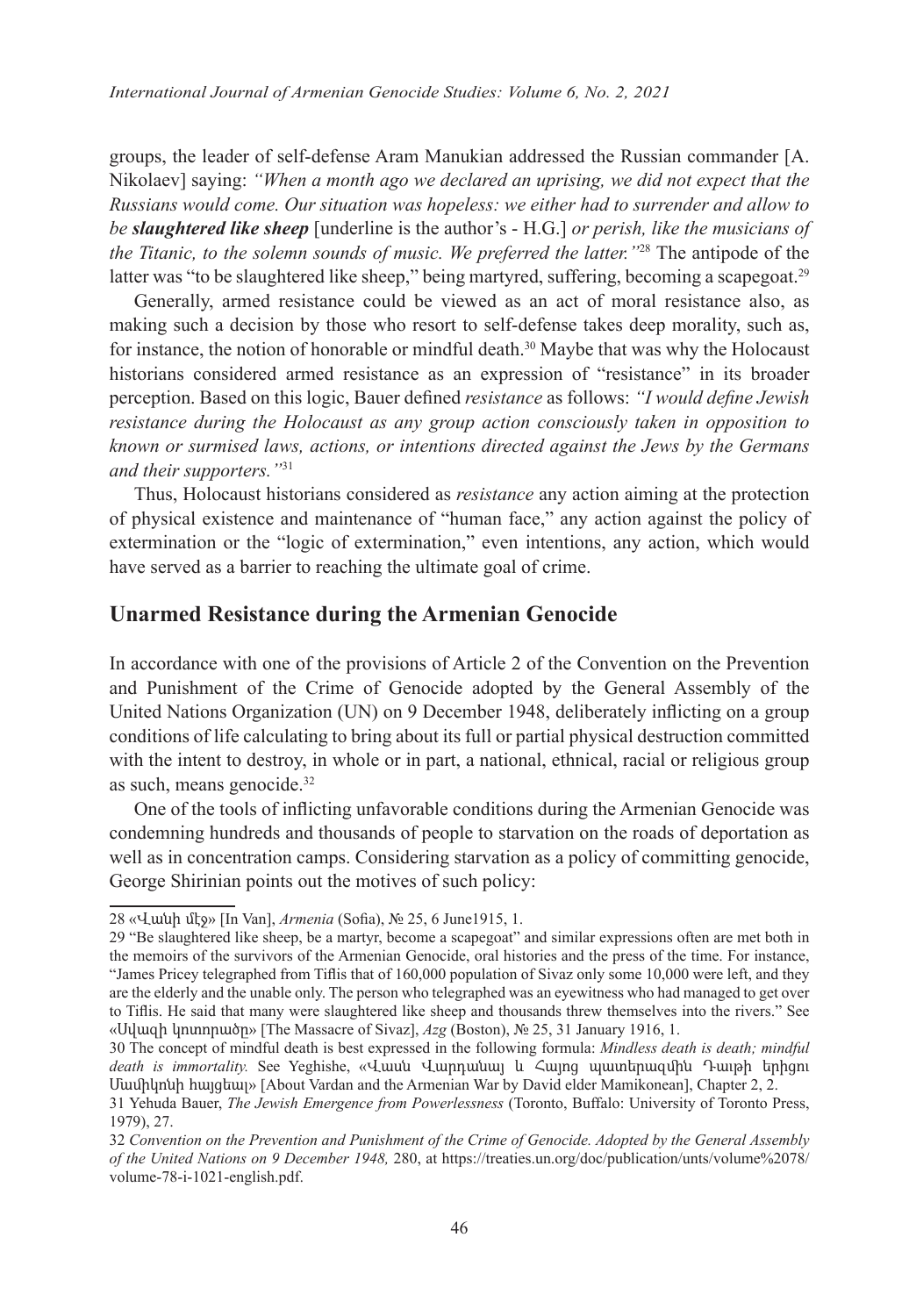Finally we explored the motives of the Turks in using starvation as a tool of genocide, finding that it was partially to provide an excuse that the Armenians died of natural causes, but also to inflict maximum punishment by way of a slow, organizing death, in order to extract vengeance and exert their domination over the Armenians, who refused to stay in their subordinate position within the Ottoman social and political system.<sup>33</sup>

Below are described the means by which the Armenians procured food on the roads of deportation or in concentration camps with a special focus on children's experiences. The procurement of food and prolongation of physical existence were resistance to the Armenian Genocide and a barrier to achieving the ultimate goal of the perpetrators.

The Armenian Genocide brought on times of trial for the children who often were wandering from place to place alone, passing through Muslim households, ending up in the hands of various "masters" and struggling consciously or unconsciously to stay alive by displaying agility and cunning.

As a rule, the memoirs of the survivors of the Armenian Genocide, as well as their oral histories started with descriptions of their peaceful life. It is noteworthy that when talking about the deportation the survivors frequently referred to their "happy childhood" as a period that was "left behind" or was over. The children having lost their happy childhood were facing new challenges. The five-year-old inmate of Antoura Turkish orphanage Karnig Banyan referred to their home as a chapel and their garden as a paradise: *"Our house was a temple of prayer with murmur of prayers heard year-round."*34 Hitting the road of deportation, he understood that the world was wider. He states: *"We were leaving, but unexpectedly in my mind's eye I would go back to our town, our home, the warm ambience of our house, the fresh bread of our house, the delicious fruits in our garden, the trees casting shadow on our bench near the wall, the current of cool air gliding-passing through them … They all were left behind …*"35

Leaving behind a happy childhood the children seemed to grow up prematurely, sometimes also assuming the role of the "head of the household." They were involved in the responsibilities of decision-making and securing the necessities of life, sometimes taking care of the members of the family alone. In fact, they were assuming these functions right from the beginning of deportation. The survivors themselves explained this by the fact that they were the eldest of the kids or even if they were not the eldest of the kids, they still perceived themselves as already mature. Nicholas Berberyan born in 1902 in Caesarea tells: *"So they said in seven days you've got to get out, so we put our stuff on the wagon and the whole family went out. My father was gone, so I was the head of the family, I was the oldest."*<sup>36</sup>

<sup>33</sup> George N. Shirinian, "Starvation and Its Political Use in the Armenian Genocide," *Genocide Studies International* 11, no. 1 (2017): 29-30.

<sup>34</sup> Karnig Banyan, *Յուշեր մանկութեան եւ որբութեան* [Memoirs of Childhood and Orphanhood] (Antelias-Lebanon: Printing House of the Catholicosate of the Great House of Cilicia, 1992), 17. 35 Ibid., 84.

<sup>36</sup> Nicholas Berberian, Armenian Assembly Oral History Project, https://umdearborn.edu/casl/centers-institutes/ center-armenian-research/armenian-assembly-oral-history-project, watched 08.08.2016.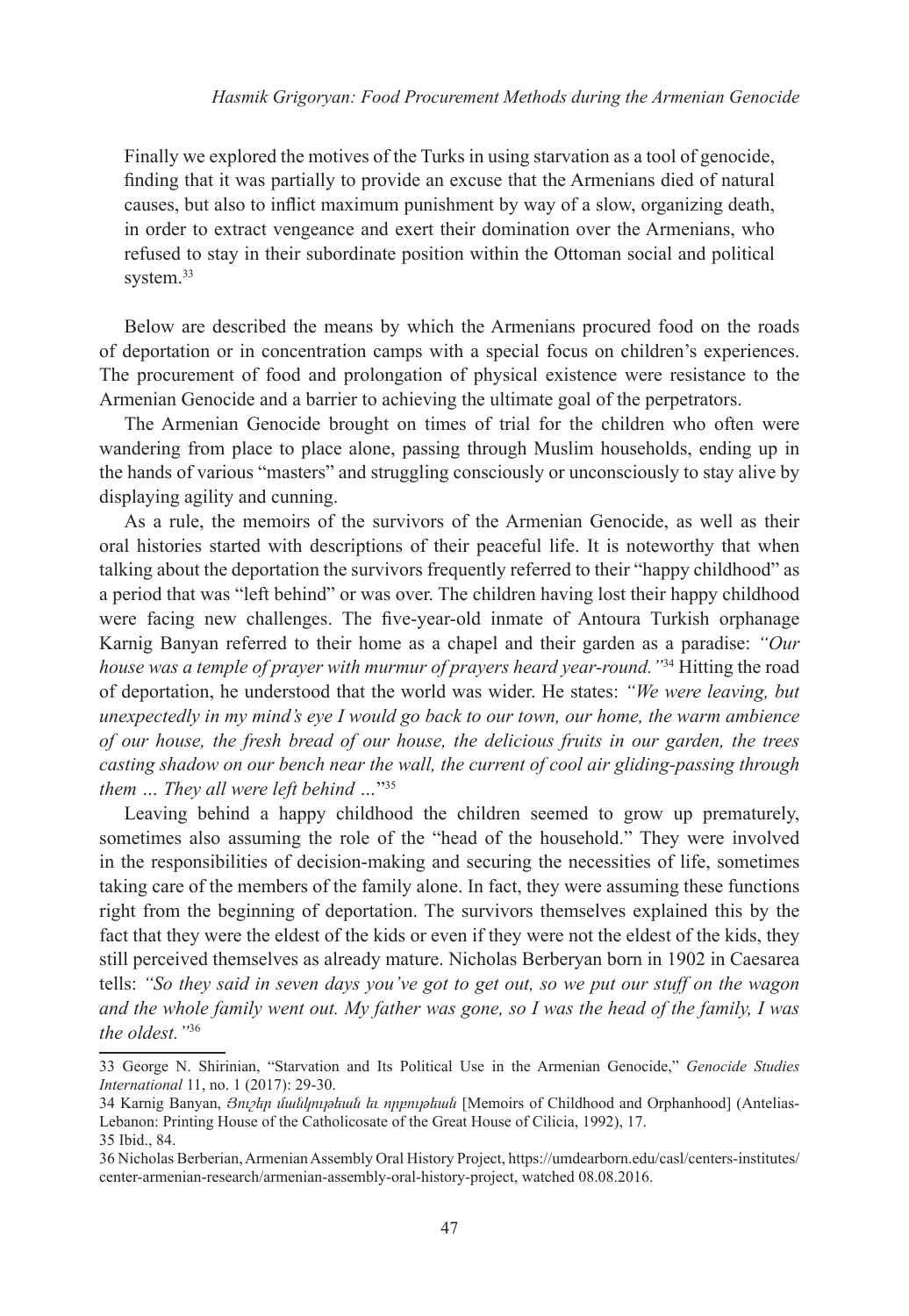The Armenian children not only took part in the preparations for the exile, but also assumed the task of comforting and encouraging the adults on the roads of deportation. Survivor Ashkhen Poghikian<sup>37</sup> tells about what happened with their caravan in the autumn of 1915 in Tigranakert: *"The next day Levonik died. I remained with mother; I was comforting and consoling her."*<sup>38</sup>

Siranoush Boyajian (maiden name Ghazarian) born in 1907 in Marash remembers with bemusement how she could have taken care of the family, including the new-born baby, at seven and run the entire household after her mother's death. They reached Homs with the caravan set out from Marash then moved to Mardin and settled there. She describes in detail the domestic overload that she had to manage after her mother's death: *"I'm the oldest. And then we buried my mother, and we came home .... there was a* [newborn - H.G.] *baby, we do not now what to do. There's nobody that we can say, give some milk, so I had to take care of that baby for a month. …How did God give me the strength to do it all?"*<sup>39</sup>

The survivors speaking about their behavior, employed cunning and versatility inappropriate for their age, noted that hunger, death and witnessing the murder of their relatives had numbed their senses; they no longer felt fear and were aware that the alternative was death. As described by one of the survivors, eleven-year-old Hamparsoum Berberian, they had become "cruel" and "insensitive" as they realized that they might be the next victim.40

## **Food Procurement as a Life or Death Struggle**

Noteworthy is the fact that on the roads of deportation the behavior of the children often was controversial: much as they had resigned themselves to death, they sought for everything that would enable to survive. Nine-year-old Hovakim Dishdishian tells:

...having spent bit by bit the supply of water that we had, we again were standing very close to death as the day before, and I must tell you, we have come to reconcile with it eventually... The more we made headway in the night, the thinner our ranks became, everyone lived with their own pains solely, the road became covered with the corpses of our fellow man sharing the same fate with us, but in the light of the moon and by its power my sister and I were proceeding to the stop over of the unspeakably excruciating caravan, that is the water that we craved...<sup>41</sup>

Taguhi Antonian born in 1900 in Bitlis speaks of the ways of feeding as a battle between life and death: *"My aunt cooked the blood of a dead cow in a pot, we ate it. Either we were going to die, or live. The horse hoof prints were full of urine, rain; we drank that as water; what could we do, we were thirsty*." <sup>42</sup>

<sup>37</sup> Was born in 1908 in Erzurum. The memoir was written down in 1978.

<sup>38</sup> Verjiné Svazlian, *The Armenian Genocide:* Testimonies of the Eyewitness Survivors (Yerevan, Gitut'yun, 2011), 223.

<sup>39</sup> Siranoush Boyajian, Armenian Assembly Oral History Project.

<sup>40</sup> Hamparsoum Berberian, Armenian Assembly Oral History Project.

<sup>41</sup> Hovakim Dishdishian, *Դեր-Զորի անապատում։ Հիշողություններ* [In the Desert of Deir ez-Zor: Memoires] (Yerevan, Gitutyun, 2006), 123-127.

<sup>42</sup> Svazyan, *Armenian Genocide,* 104.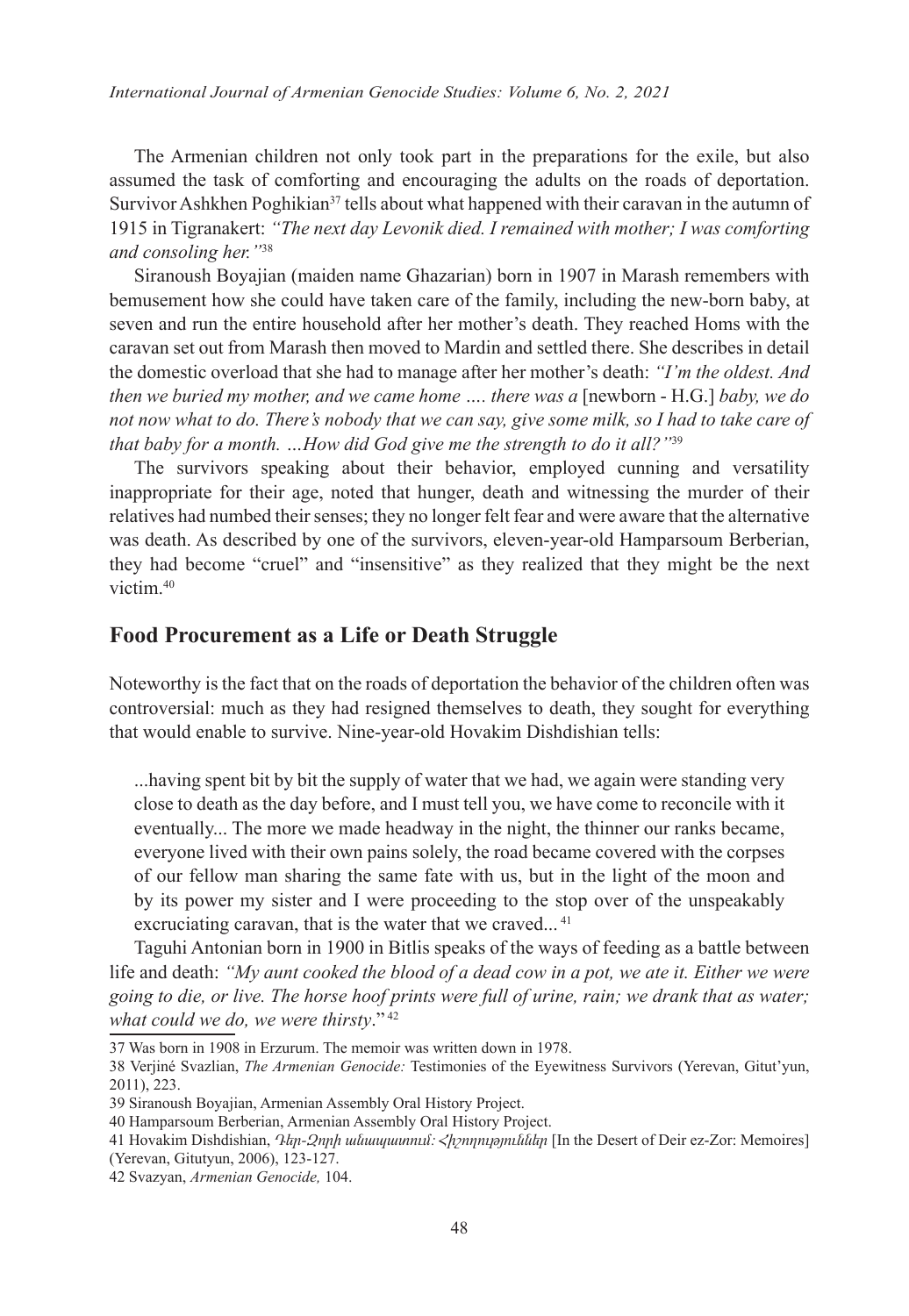#### *Feeding on Wild Grass*

The children survivors of the Armenian Genocide were describing the road of deportation as a never-ending march controlled by armed police officers. Despite the fact that many of them have witnessed the murder of their relatives and compatriots, nevertheless many youngsters frequently identified the road of deportation with the sense of hunger interpreting it first as absence of water and food. Abraham Aghbashian born in 1912 in one of the villages near Tomarza recalls that on the road of deportation they were worried by nothing than food, even the armed police officers. As they were deported in summer, the survivor said that they fed on wild dandelions and rainwater: *"For year, year and a half, we had nothing to eat but wild dandelion."*43 Abraham Aghbashian says that wherever they saw green grass *"they ate like a cow" and "lap like a dog, the rainwater on the ground."*<sup>44</sup>

Nvard Aytnian from Sivrihisar who was a kid during the Armenian Genocide testifies:

Our wayfarers of the divided train waited for some time in Gonia as well and then we hit the road to Mersin on foot loading our belongings on donkeys. …When we reached Mersin, we started to gather grass in the fields and eat it. But even so, we would have been happy with it, had the swarms of locusts not attacked and destroyed the grass. We stayed in Mersin for about two-three weeks. Finally, after manifold and indescribable suffering we reached Raqqa …<sup>45</sup>

The problem of foraging was constantly present not only on the roads of deportation, where people fed on wild grass, which often led to poisoning and death.<sup>46</sup> The Armenian deportees who took refuge in the mountains also lived on grass. "Aravot" newspaper of 12 May 1919 published an article about seven orphans who were found by British soldiers and handed over to deportees from Adana to be sent to Constantinople. They were placed in Haydar Pasha orphanage. After living in the mountains for years, the small children had lost the ability to speak and only by making the sign of the cross did they manage to make people understand that they were Armenians. The paper writes: *"When they got to another station, they were given bread, they rejected it sternly, jumped down, gathered grass and ate it inside the car. Having been used to herbivory for years they had forgotten about bread."*<sup>47</sup>

Father Vahan, a priest from Caesarea, tells the following about feeding on wild grass and surviving: *"All the men of our village were axed in the canyons by the criminals of Ittihad, most of the women were thrown into the river or raped and Islamized, so far of 570 people only 25 have been left who escaped the dreadful genocide by finding refuge in the mountains and feeding on grass."* <sup>48</sup>

<sup>43</sup> Abraham Aghbashian, Armenian Assembly Oral History Project.

<sup>44</sup> Ibid.

<sup>45</sup> Աղէտէն վերապրողներ, *Տէր-Զօր* [Survivors of the Disaster. Deir ez-Zor] (Paris: P. Elekean, 1955), 62.

<sup>46</sup> Haykanush Melkonean, *Կեանք եւ մահ* [Life and Death], Series of Books on the April Genocide, No. 9 (Antelias-Lebanon, Printing House of the Armenian Great House of Cilicia, 1960), 26.

<sup>47 «</sup>Լեռը գտնուած եօթը որբեր» [Seven Orphans on the Mountain], *Aravot* (Constantinople), № 3, 12 May 1919.

<sup>48 &</sup>quot;Of 570 persons only 25 women were left," *Ariamart* (Constantinople), № 17 (1832), 11 December 1918.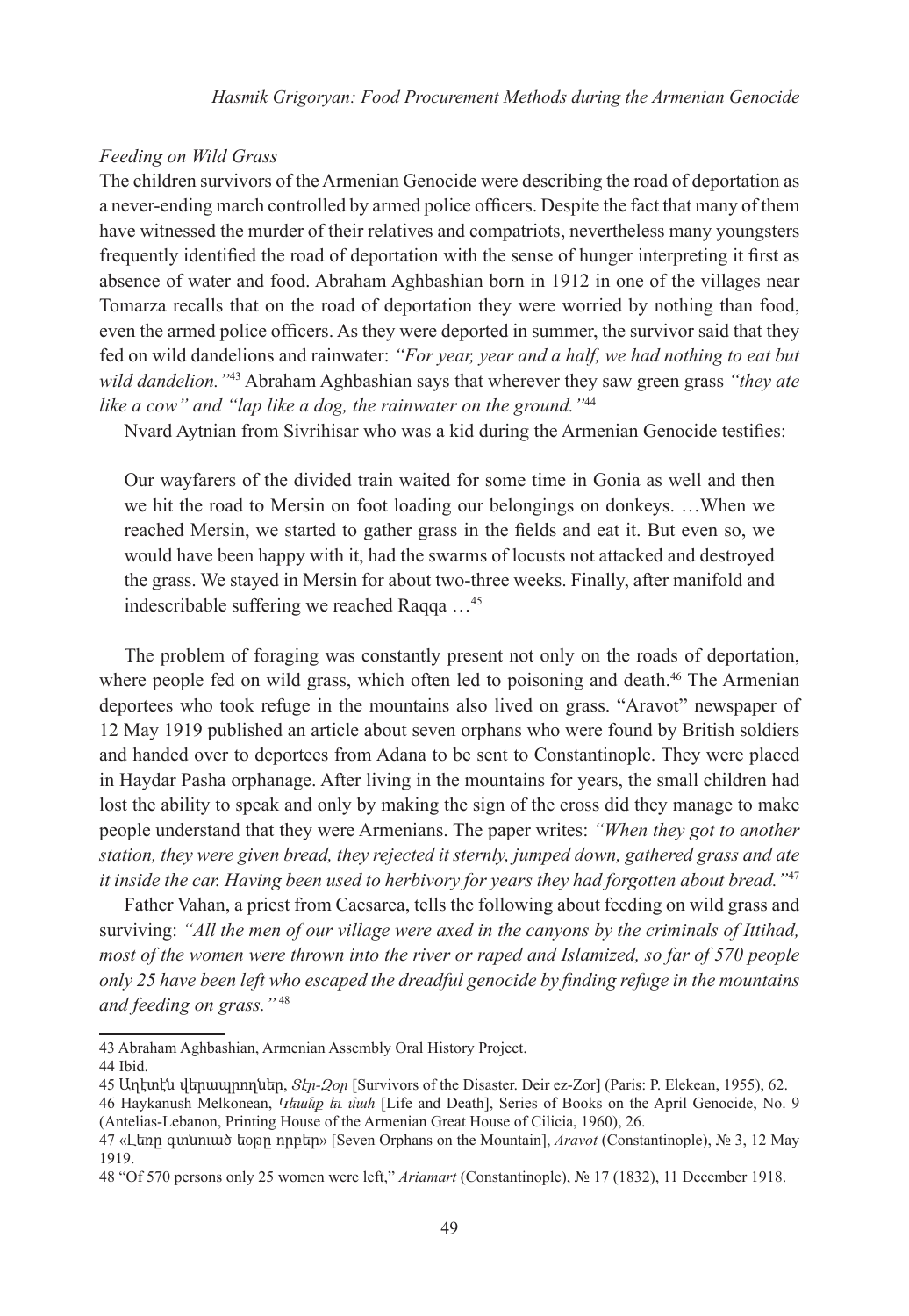Five-year-old Andreas Garamanian<sup>49</sup> recalls about hunger, thirst and foraging on the roads of deportation: *"The caravan would stop from time to time to rest, [people] would run to the rain water collected in potholes to quench their thirst elbowing one another, and hunt for wild plants to eat …"*. 50

Babken Inchearapean, an Urfa orphanage inmate, tells:

The next day, Monday, the war would resume. And hunger with it. Light soup and very little bread were the food ration. We were compelled to feed on grass. We would run from the orphanage through a hole to gather grass and eat it. We could even hardly find grass in those places. Sometimes we would run away from the orphanage in the nights together with some orphans and go far away to get enough grass. So, we ate grass every day …<sup>51</sup>

## *Gathering fruits, berries and nuts*

Another way of foraging was to gather fruits, berries and nuts. Seven-year-old Arshaluys Boyajian tells that she did not even remember for how many months they had walked, without socks and shoes, to get to Aintab after leaving Sebastia. She recalls that when their caravan was passing by small villages local people sold food to them; however, upon reaching Aintab, they ate whatever they could gather from the orchards outside the city.52 This was actively practiced by the kids who had run away from Kurdish, Turkish or Arabic families and were returning to their localities or hitting the road to Aleppo alone. Hambarsoum Berberian, escaping from the train with his brother, set off for their hometown Adana, where their military brother was. The survivor tells about food procurement on the road: *"We were small. Anyway. Only, after going abit, there was a thing, a garden, we found a, what was it, tomatoes, tomatoes, from that garden, we found a tomatoe. We ate one or two of that."*53

## *Begging*

Another way of food procurement that the Armenian deportees were resorting to not only when passing through villages and small towns on the way of exile but also in Arab settlements was begging, also quite common among the children.

The US Consul to Harput Leslie Davis writes: *" There were a number of children whom I found at one time or another and kept in the Consulate, in addition to those who had come there with their mothers. The first one was a little boy about nine years old by the name of Nerses Der Garabedian, who was born in Haverhill, Massachusetts, and had been brought to Turkey by his parents just before the war. They were gone, together with his brothers and sisters, and he was begging in the market place…."*<sup>54</sup>

49 Born in Kars Bazar in 1911.

<sup>50</sup> Andreas (Tavros) Garamanean, *Տարագրեալի մը յուշերը* [The Memories of an Exile], Volume 2 (Buenos Aires, Argentina, 1972), 10.

<sup>51</sup> Babken Inchearapean, *Մեծ եղեռնի շրջանին հայ որբի մը ոդիսականը* [The Odyssey of an Armenian Orphan during the Genocide] (Paris: Turabian Press, 1951), 230-231.

<sup>52</sup> Arshalous Boyajian, Armenian Assembly Oral History Project.

<sup>53</sup> Hamparsoum Berberian, Armenian Assembly Oral History Project.

<sup>54</sup> Leslie A. Davis, *The Slaughterhouse Province: an American Diplomat's Report on the Armenian Genocide,*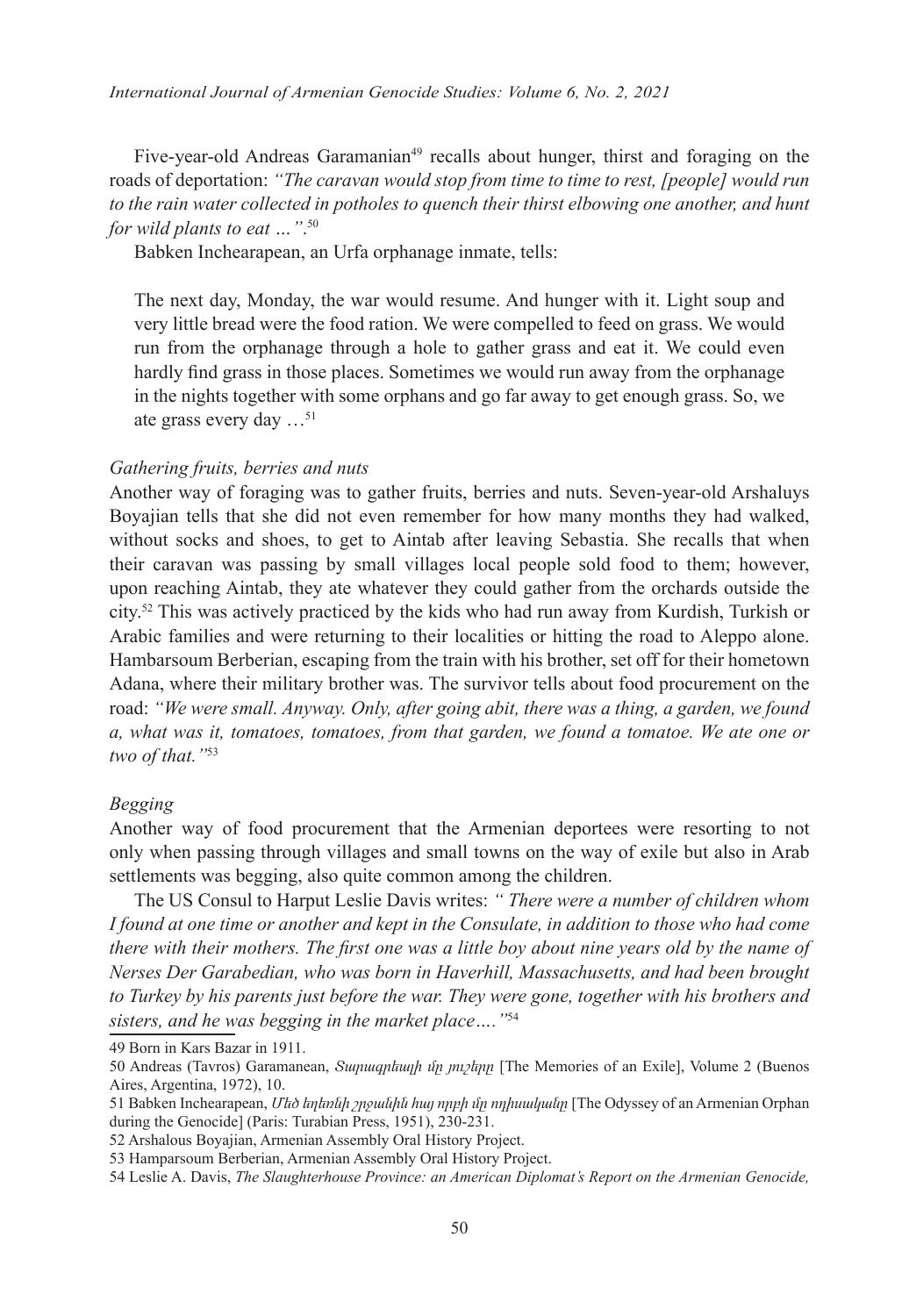Zaruhi Ayanian from Kessab, who was six during the Armenian Genocide, tells that they had a cow with them when they were deported, which her mother was milking on the road. They were deported to the village of Bazur, where they sold the cow, then they reached Hama, Homs, and from there the settlement of Nebek near Damascus. Staying there for a year, she begged together with her mother to live on.<sup>55</sup> Abraham Aghbashian who we already had mentioned and who was telling about eating dandelions, continues: *"I had a stomach as big as a cow, because I was eating nothing but the wild dandelion. Occasionally, I remember when my mother and I used to begging house to house for food."*56 Ten-yearold Karnig Arpajian born in Balu stayed in Aleppo for two years before the British entered. Here he was begging [in the streets] together with two orphan kids to survive:

Well, I wasn't afraid no more, I said, the most, what they gonna do, gonna kill me. This is what I had in my mind. I always thought tomorrow is another day, the next day is another day, like that, I didn't give a care for it, that's the way I felt. I didn't care nothing. I'm hungry, I'm starving, I'm begging here and there, two weeks of it, I beg, I beg. I ate apple cores, I ate pear cores, I ate watermelon peelings, and I ate melon peelings, you name it, I ate any doggened thing that could be eaten, it wasn't eatable, but I had to eat it.<sup>57</sup>

Suren Papazean, born in 1901 in the village of Havav of Balu, writes about his experience:

In the winter of 1917 I arrived in Peri all alone. I did not know anyone; I walked in the market, in the streets, I saw that a group of Armenian orphans of my age, smaller than I, would beg all day long, while at night they would go to the stable of government horses to sleep. I joined them, I found a desolate corner and huddled. Everybody took out whatever they had begged, started to eat. I had been hungry all day long, and I slept hungry.<sup>58</sup>

Haykanush Mekonean told how the government provided food to the deportees in Aghbunar to prevent the latter from begging and spreading diseases in Aintab. She says: *"My sister and I got to go to same village called Aghbunar. There was a woman with us who had a five- or six-year-old boy; the woman would go to the city to beg to be able to sustain the little one. The government would give a small loaf of bread a day so that we did not go to the city to beg and spread diseases there."*<sup>59</sup>

*Family Solidarity and Mutual Help* 

Family solidarity and mutual assistance could also be considered as manifestations of

*<sup>1915-1917</sup>* (New York, Aristide D. Caratzas, 1989), 113-114.

<sup>55</sup> Zarouhi Ayanian, Armenian Assembly Oral History Project.

<sup>56</sup> Abraham Aghbashian, Armenian Assembly Oral History Project.

<sup>57</sup> Karnig Arpajian, Armenian Assembly Oral History Project.

<sup>58</sup> Suren Papazean, *Վերապրողի մը ոդիսականը* [The Odyssey of a Survivor] (Yerevan: Amaras, 2000), 113.

<sup>59</sup> Melkonean, *Life and Death,* 27-28.